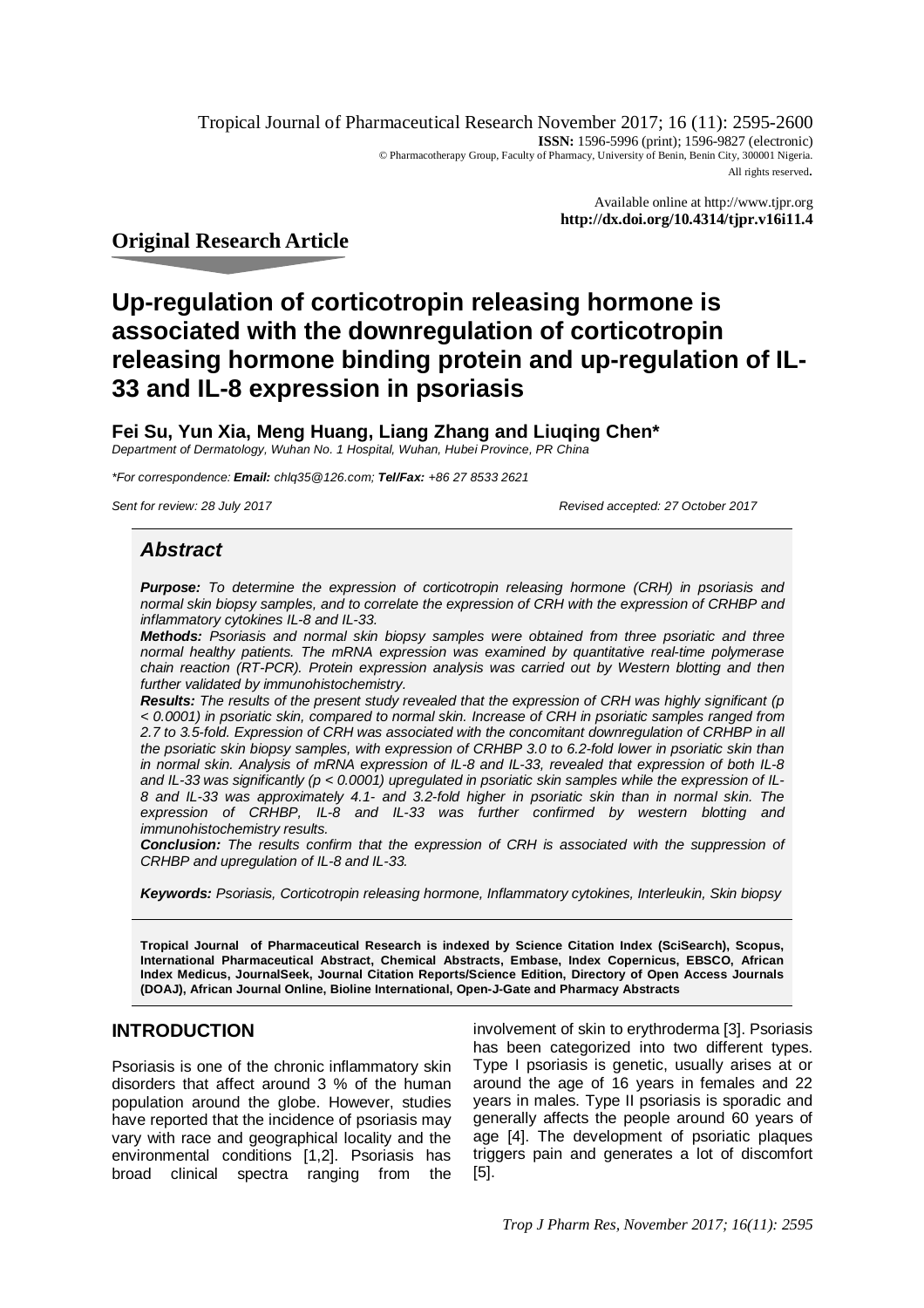Psoriasis is accompanied by prolonged inflammation and it frequently co-occurs with inflammatory arthritis [6]. IL-33 is one of the newly discovered members of inflammatory cytokines [6] and has been reported to trigger IgE-triggered release of IL-8 [7]. It is well established in literature that stress signals such as psoriasis prompts the release of CRH from the hypothalamus paraventricular nucleus (PVN). CRH in turn triggers ACTH release from anterior pituitary [8] which ultimately controls the glucocorticoid discharge from adrenal cortex. Several of the glucocorticoids, which include but are not limited to cortisol, at low doses trigger cutaneous immune and suppress the immune responses at high doses [9]. In the sympathetic nervous system, stress stimuli cause activation of the locus coeruleus (LC) of norepinephrine cells (NE) [10]. The neuropeptides which are products of the sympathetic response substance P (SP), cutaneous nerve growth factor (NGF) and calcitonin gene-related peptide (CGRP), are reported to be pro- and anti-inflammatory depending on the type of the immune [11-13]. Moreover, it has been reported that CRH is tightly bound to a high affinity plasma binding protein (CRHBP) and CRHBP limits the

In the current study, we examined the expression of CRH in psoriasis biopsy samples and correlated its expression with IL-8, IL-33 and CRHBP. The results revealed that expression of CRH is positively associated with expression of interleukin IL-8, IL-33 and negatively correlated with the expression of CRHBP.

distribution of CRH in the body [14].

# **EXPERIMENTAL**

### **Collection of samples**

Biopsies were taken from normal skin tissues of healthy volunteers as well as untreated psoriasis patients. The proper consent was given by the patients under protocols approved by the Institutional Review Board of Wuhan No.1 Hospital (no. 2016/IEC/S027). For immunohistochemistry analysis the samples were treated with formalin and paraffin embedded. The tissue samples were used for isolation of RNA, quantification protein expression levels of CRH, CRHBP, IL-8 and IL-33 as described previously [15, 16]. The study was carried out after the ethical approval was provided by the ethical committee of Wuhan No.1 Hospital. The whole procedure was carried out according to international guidelines [17].

### **RNA isolation, synthesis of cDNA and expression analysis**

Total RNA was isolated by RNeasy RNA isolation kit (Qiagen, China Shanghai Co Ltd) as per the manufacturer's protocol. Thereafter, cDNA was synthesized with the help of RevertAid cDNA synthesis kit (Fermentas) as per the guidelines provided by the manufacturer.

To carry out the quantification of the mRNA levels, the cDNA was first diluted at least 20 times and qRT-PCR was carried out thrice in ABI StepOne Real time (Applied biosystems), California, United States) using SYBR Green Master Mix (Fermentas, Massachusetts, United States). The relative quantification method (ΔΔ-CT) was employed to determine quantitative variation between the samples examined. β-Actin was used as positive control.

### **Western blotting**

The skin tissues were lysed in lysis buffer and protein extracts were collected. Equal protein extracts from each group were run on SDS PAGE and then transferred to a polyvinylidene fluoride membrane. This was followed by blocking with 5 % non-fat milk and incubation at  $25^{\circ}$ C for 1h.

Thereafter the membranes were administrated with a specific primary antibody at 4 °C overnight. This was followed by washing in washing buffer and incubation for 1h with appropriate secondary antibody. The protein bands of interest were visualized with an ECL Advanced Western Blot Detection Kit.

### **Immunohistochemistry**

For immunohistochemistry, monoclonal mouse anti–human antibodies to IL-33 and IL-8 were obtained from Invitrogen, Carlsbad, CA. The binding of the mouse antibody was demonstrated in skin biopsies with the help of biotinylated horse anti–mouse IgG and an avidin–biotin complex used with a peroxidase visualization reaction as per the guidelines provided by the manufacturer.

### **Statistical analysis**

The data is presented as mean of three replicates  $\pm$  SD. GraphPad Prism 7 software was employed to carry out one way ANOVA followed by Tukey's post hoc test. The values were considered significant variously at \**p* < 0.01, \*\**p* < 0.001 and \*\*\**p* < 0.0001.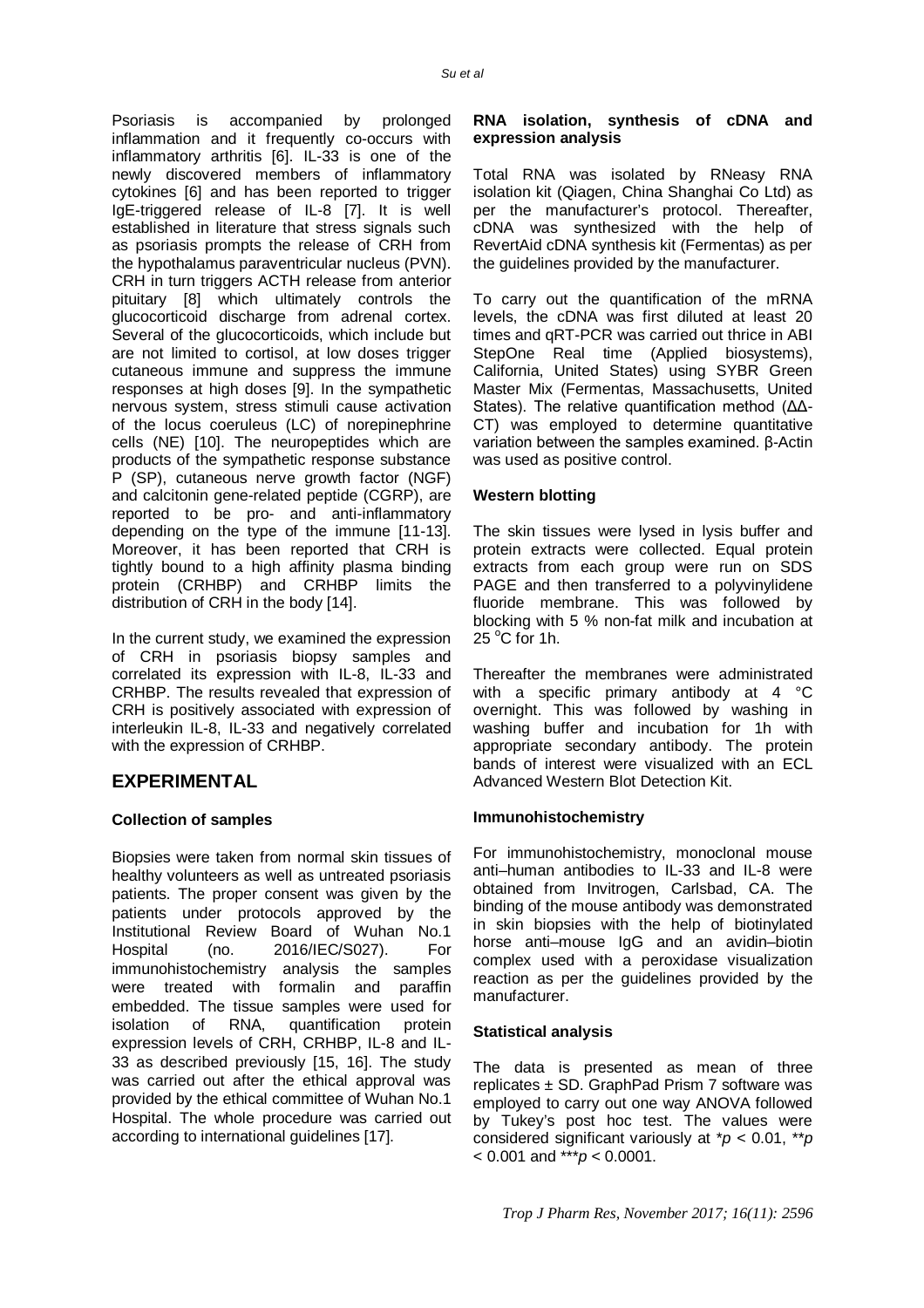### **RESULTS**

#### **Expression of CRH is highly induced in psoriasis**

It is well reported that expression of CRH is induced under stress conditions, therefore we evaluated the expression of CRH in healthy and psoriatic skin biopsy samples. The results revealed that expression of CRH was highly upregulated in all the psoriatic biopsy samples as compared to normal skin samples. The increase in the expression of CRH in psoriatic skin samples ranged from 2.7-3.5-fold (Figure 1).



**Figure 1:** Expression of CRH in normal and psoriasis skin biopsy samples determined by semi-quantitative RT-PCR analysis. Experiments were carried out in three biological replicates and presented as mean  $\pm$ SD. The values were considered significant at \**p* < 0.01, \*\**p* < 0.001 and \*\*\**p* < 0.0001

#### **Expression of CRH is associated with downregulation of CRHBP**

Studies have reported that CRH is tightly bound to CRHBP that limits its distribution [18]. Therefore, we evaluated the expression of CRHBP in psoriatic and normal skin biopsy samples by quantitative RT-PCR. The results of the present investigation revealed that the expression of CRHBP was significantly inhibited in the psoriatic samples in comparison to the normal skin samples.

The expression of CRHBP was 3.0 to 6.2-fold lower in the psoriatic skin than in normal skin (Figure 2). To further, confirm this we evaluated the expression of CRHBP in one normal and one psoriatic skin biopsy samples by western blotting. The results of western blotting showed similar trend as that of RT-PCR analysis (Figure 3).







**Figure 3:** Protein expression of CRHBP in normal and psoriasis skin biopsy samples determined by western blot analysis. Experiments were carried out in three biological replicates and presented as mean  $\pm$  SD. The values were considered significant at  $p < 0.01$ , \*\**p* < 0.001 and \*\*\**p* < 0.0001

#### **Expression of CRH is associated with upregulation of IL-8 and IL-33**

Psoriasis is one of the chronic inflammatory skin disorders and is always associated with prolonged inflammation [19]. In the current study, we examined the expression of inflammatory cytokines IL-8 and IL-33. The results showed that the expression of both IL-8 and IL-33 were significantly higher in psoriatic skin biopsy samples in comparison to the normal skin samples (Figure 4A-B).

The upregulated expression of IL-8 and IL-33was further confirmed by western blot in one psoriatic

*Trop J Pharm Res, November 2017; 16(11): 2597*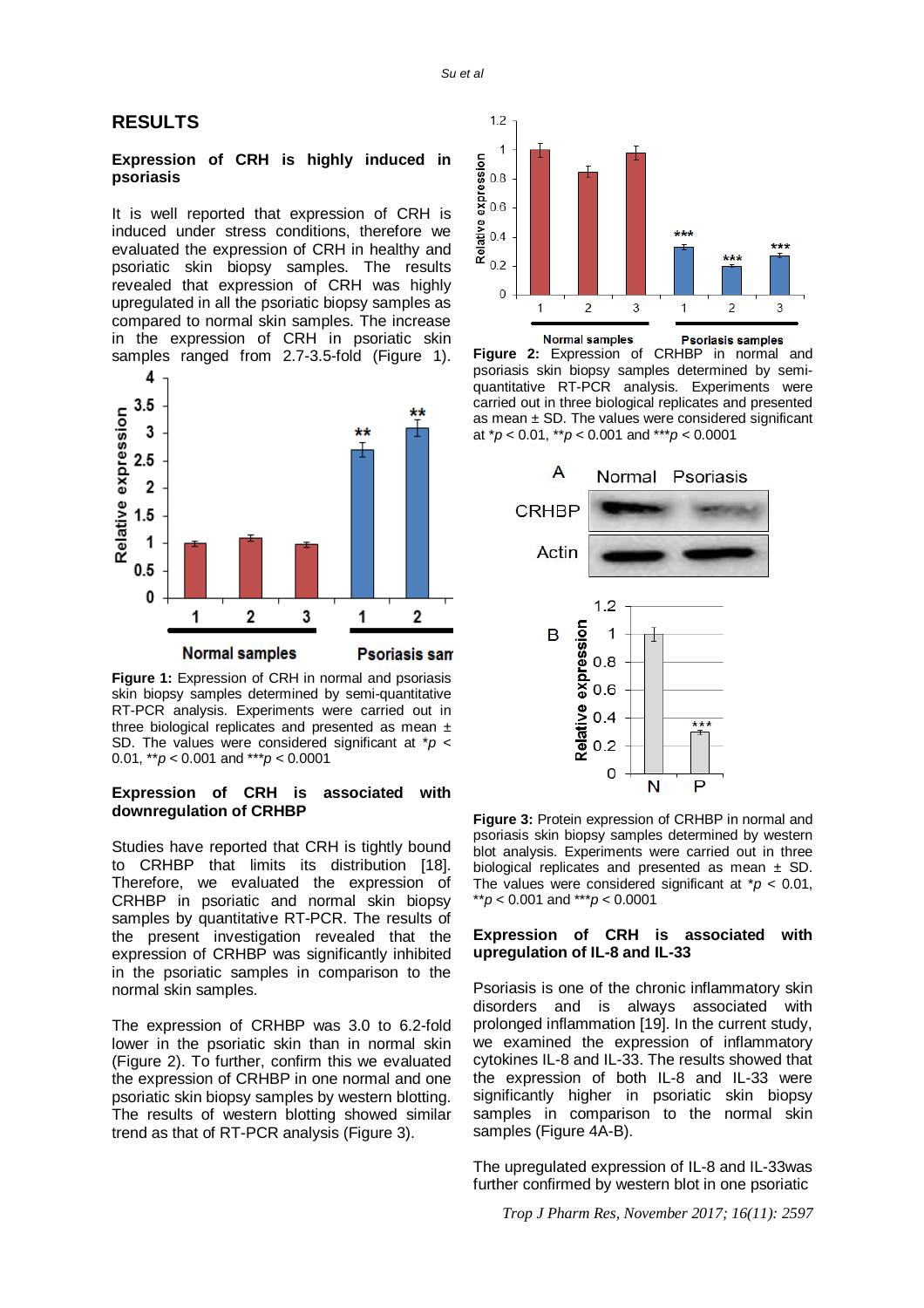*Su et al*



Figure 4: Expression of (A) IL-8 and (B) IL-33 in normal and psoriasis skin biopsy samples determined by semiquantitative RT-PCR analysis. Experiments were carried out in three biological replicates and presented as mean ± SD. The values were considered significant at \**p* < 0.01, \*\**p* < 0.001 and \*\*\**p* < 0.0001



**Figure 5: (A)** Expression of IL-8 and IL-33 in normal and psoriasis skin biopsy samples determined by western blotting (B) quantification of IL-8 and IL-33 expression by densitometry. Experiments were carried out in three biological replicates and presented as mean  $\pm$  SD. The values were considered significant at  $*$   $p$ < 0.01,  $*$  $p$  < 0.001 and \*\*\**p* < 0.0001



**Figure 6:** Immunohistochemistry showing distribution of IL-8 and IL-33 (A) normal skin biopsy sample showing no expression (B) psoriasis skin biopsy sample showing expression of IL-8 and (C) psoriasis skin biopsy sample showing expression of IL-33. Experiments were carried out in three biological replicates

and one normal skin samples and the protein expression of IL-8 and IL-33 correlated well with the results of RT-PCR data (Figure 5).

#### **Cell characteristics**

The results of immunohistochemistry revealed

the presence of positively stained cells in psoriatic skin tissue indicating the expression of IL-8 and IL-33. However, no background staining was observed in case of the normal skin tissues (Figure 6A-C).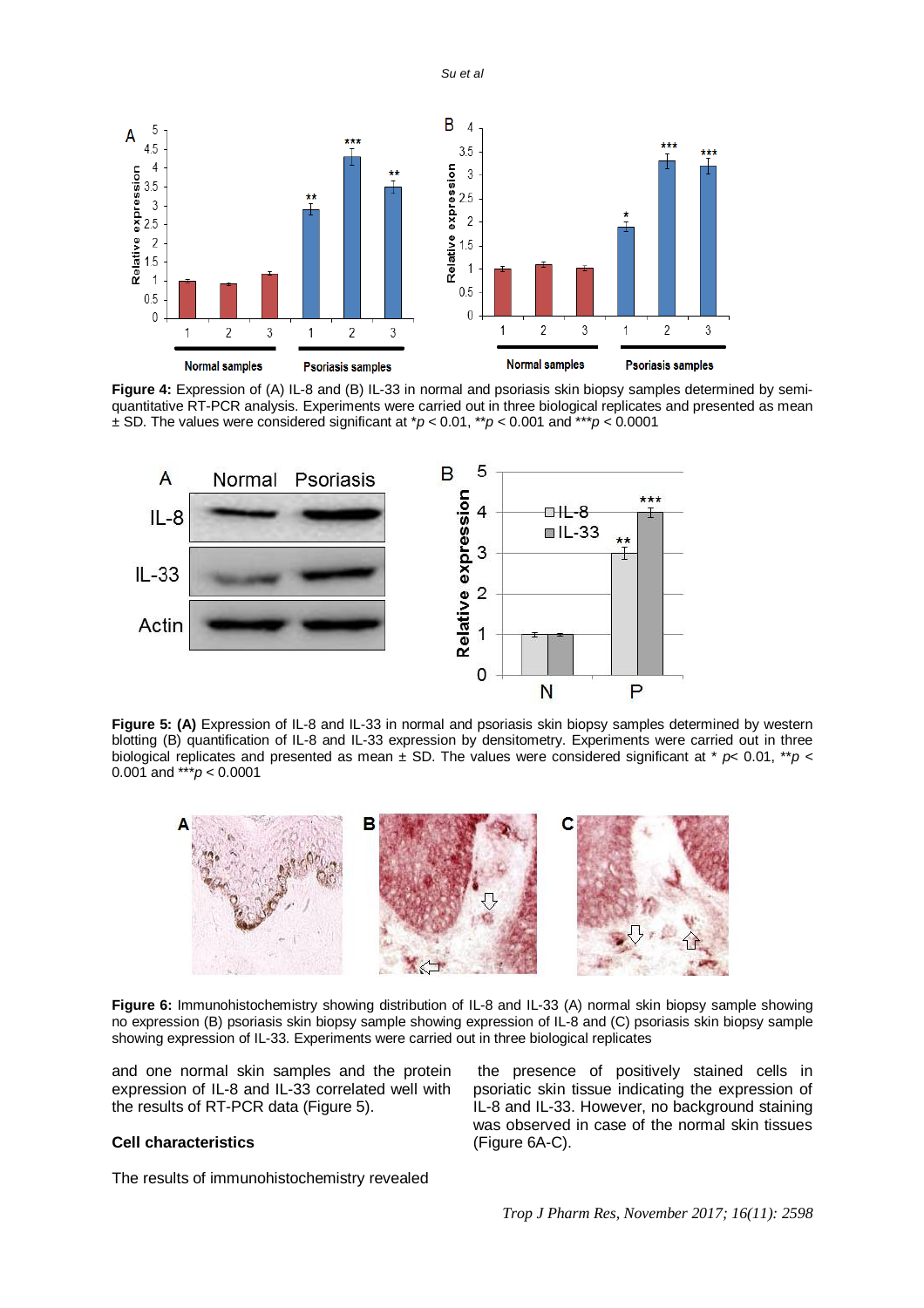### **DISCUSSION**

Psoriasis affects 3 % of the population around the world. In human, it is one of the prevalent T cell arbitrated inflammatory diseases. A highly elevated expression of cytokines has been reported in psoriasis which include but are not limited to IL-1, IL-6 and IL-12 [20]. CRH is an important stress induced hormone that has been reported to trigger immune response indirectly [21].

In the current investigation, we examined the expression of CRH and correlated its expression with CRHBP, IL-8 and the newly included cytokine IL-33. CRH plays an important role in the hypothalamic pituitary adrenal (HPA) axis response to stress. At the same time, it also acts indirectly in an anti-inflammatory response. In the current study, it was observed that expression of CRH was highly induced in psoriatic skin biopsy samples (Figure 1). The results are in agreement with the studies carried out previously wherein the expression of CRH was reported to be highly induced of psoriatic samples.

There is concrete evidence that the distribution and function of CRH is limited by the presence of CRHBP. Therefore, we evaluated the expression of CRHBP in both normal and psoriatic skin biopsy samples (Figure 2). It was observed that the mRNA expression of CRHBP was significantly low in case of psoriatic samples. These results suggested that the higher expression of CRH in psoriatic skin biopsy samples may be due to the unavailability of CRHBP. The expression of CRHBP was further confirmed by examining its expression at the protein level by western blotting. The results of western blots confirmed the mRNA expression determined by quantitative RT-PCR. Furthermore, it is believed that cytokines could be possible therapeutic targets for the treatment of psoriasis [22].

In the present study, we determined the expression of IL-8 and the new cytokine IL-33 in both the psoriatic and normal skin samples. The results suggested that mRNA expression of both the cytokines was highly elevated. This expression of IL-8 and IL-33 was further confirmed by western blotting. The results are in confirmation with previous studies wherein expression of several cytokines such as IL-1, IL-2, IL-6, IL-12 and IL-19 was found to be upregulated in psoriatic tissues [23]. While IL-8 was reported previously to be expressed in psoriasis [23], the present study represents one of the first studies that report the upregulation of IL-33 in psoriasis and IL-33 could therefore prove to be an important therapeutic target. Based on the results of immunostaining, we found that mononuclear leucocytes are possible sources of IL-33 in psoriatic lesions. Taken together, the results suggest that IL-33 antagonists may prove to be important treatment options for the treatment of diseases like psoriasis.

# **CONCLUSION**

The findings of the present study reveal that the expression of CRH is up-regulated in psoriatic skin biopsy samples. This may be attributed to the down-regulation of CRHBP. Furthermore, the expression of CRH in psoriatic tissues is associated with concomitant accumulation of IL-8 and IL-33, indicating that CRH may trigger immune response in psoriasis by indirect stimulation of IL-8 and IL-33. Moreover, in view of the fact that IL-33 is highly expressed in psoriasis, IL-33 antagonists may prove an appropriate treatment option for psoriasis.

# **DECLARATIONS**

### *Acknowledgement*

The authors acknowledge a grant from Scientific Research Project Foundation of Health and Family Planning Commission of Wuhan Municipality (NO.WX16B03).

### *Conflict of Interest*

No conflict of interest associated with this work.

### *Contribution of Authors*

The authors declare that this work was done by the authors named in this article and all liabilities pertaining to claims relating to the content of this article will be borne by them.

#### *Open Access*

This is an Open Access article that uses a funding model which does not charge readers or their institutions for access and distributed under the terms of the Creative Commons Attribution License (<http://creativecommons.org/licenses/by/> 4.0) and the Budapest Open Access Initiative [\(http://www.budapestopenaccessinitiative.org/rea](http://www.budapestopenaccessinitiative.org/rea) d), which permit unrestricted use, distribution, and reproduction in any medium, provided the original work is properly credited.

### **REFERENCES**

*1. Christophers E, Mrowietz U. Psoriasis. In: Freedberg IM,*